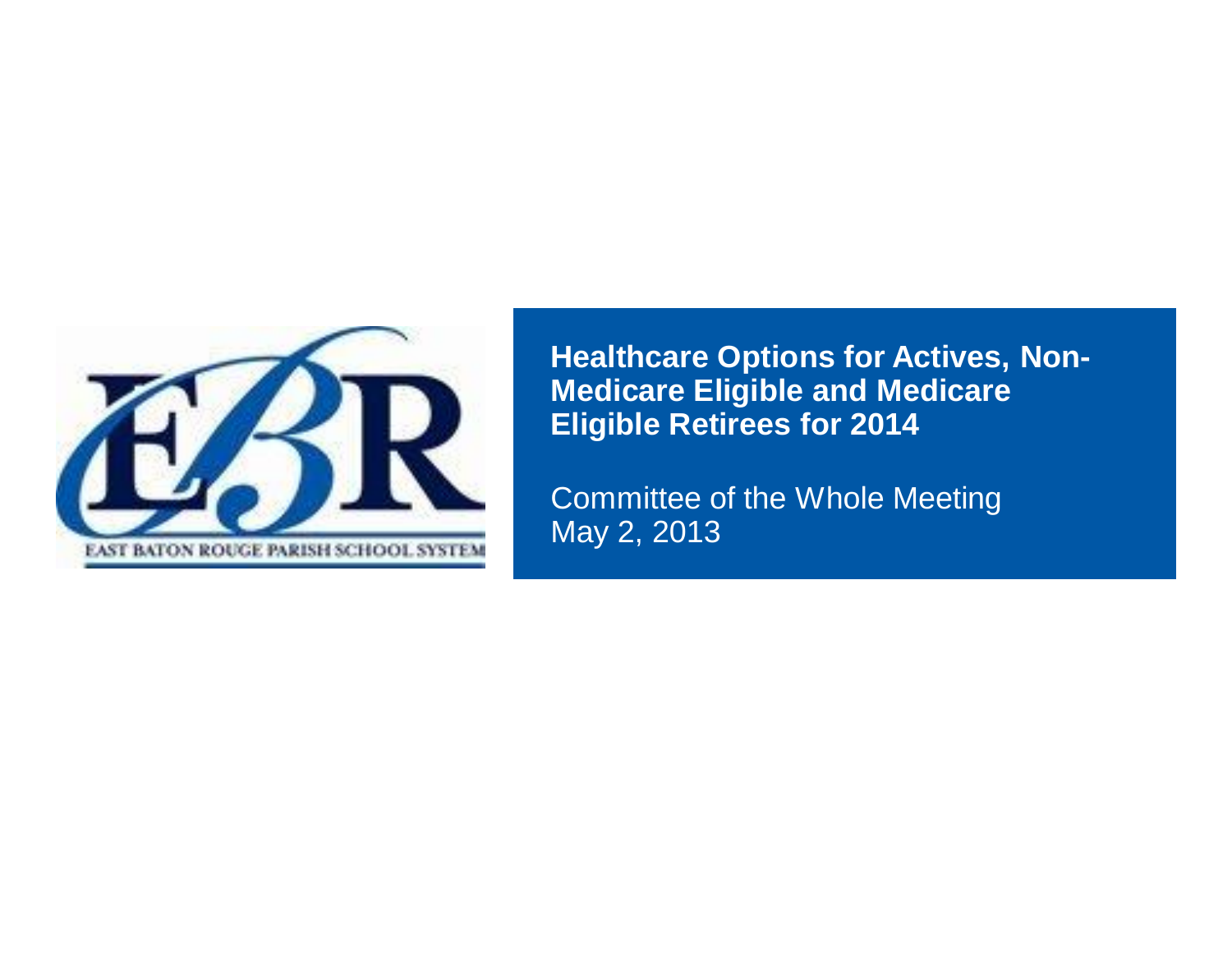### **Active Costs Projection Overview**

## **Actives: Combined Core and Buy-up Plans**

| Projected Budgeted Premium Required Calendar Year<br>2014 | \$40,107,978 |
|-----------------------------------------------------------|--------------|
| <b>Current Budgeted Premium Annualized</b>                | \$40,270,466 |
| 2014 Required Medical / Rx Budget Decrease (%)            | $-0.4%$      |
| 2014 Required Medical / Rx Budget Decrease (\$)           | $-$162,488$  |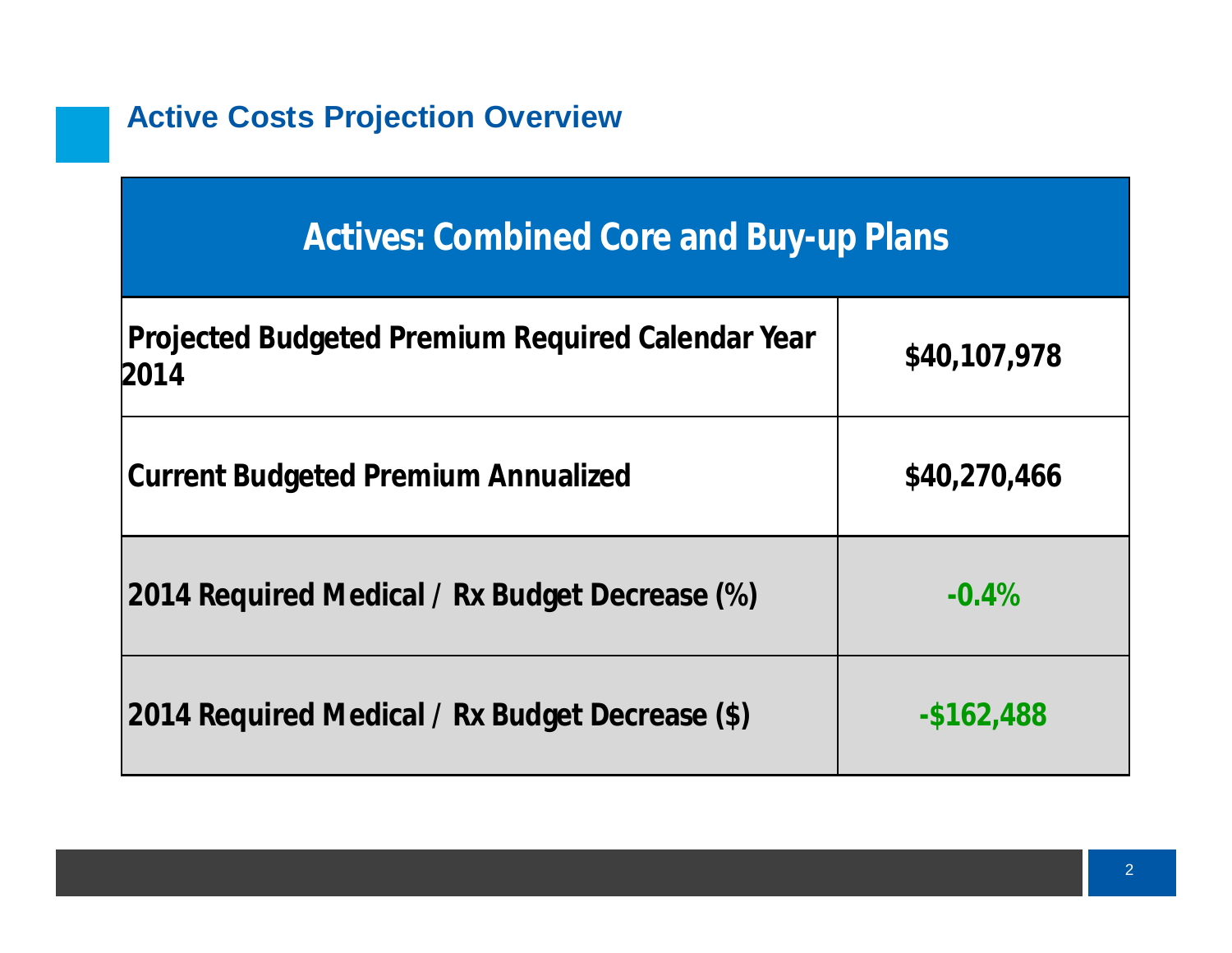### **Actives: Benchmark & 2013 Current Rates**

|                        | <b>EBRPSS:</b><br><b>Buy-up Plan Core Plan</b> |       | <b>EBRPSS: Government</b><br>$500+$ | 5,000-9,999<br>employees | <b>National All</b> |
|------------------------|------------------------------------------------|-------|-------------------------------------|--------------------------|---------------------|
| Individual coverage    | \$157                                          | \$72  | \$100                               | \$108                    | \$148               |
| <b>Family coverage</b> | \$693                                          | \$496 | \$328                               | \$361                    | \$544               |

## **2013 EBRPSS Active Current & 2014 Proposed Rates**

| <b>Buy-Up Plan</b>           |          | <b>EE Contribution ER Contribution   Total Premium</b> |            |
|------------------------------|----------|--------------------------------------------------------|------------|
| <b>Employee Only</b>         | \$157.00 | \$394.00                                               | \$551.00   |
| <b>Employee + Spouse</b>     | \$468.00 | \$573.00                                               | \$1,041.00 |
| <b>Employee + Child(ren)</b> | \$384.00 | \$525.00                                               | \$909.00   |
| <b>Employee + Family</b>     | \$693.00 | \$703.00                                               | \$1,396.00 |

| <b>Core Plan</b>         | <b>EE Contribution ER Contribution   Total Premium</b> |          |            |
|--------------------------|--------------------------------------------------------|----------|------------|
| <b>Employee Only</b>     | \$72.00                                                | \$394.00 | \$466.00   |
| <b>Employee + Spouse</b> | \$318.00                                               | \$573.00 | \$891.00   |
| Emploee + Child(ren)     | \$250.00                                               | \$525.00 | \$775.00   |
| <b>Employee + Family</b> | \$496.00                                               | \$703.00 | \$1,199.00 |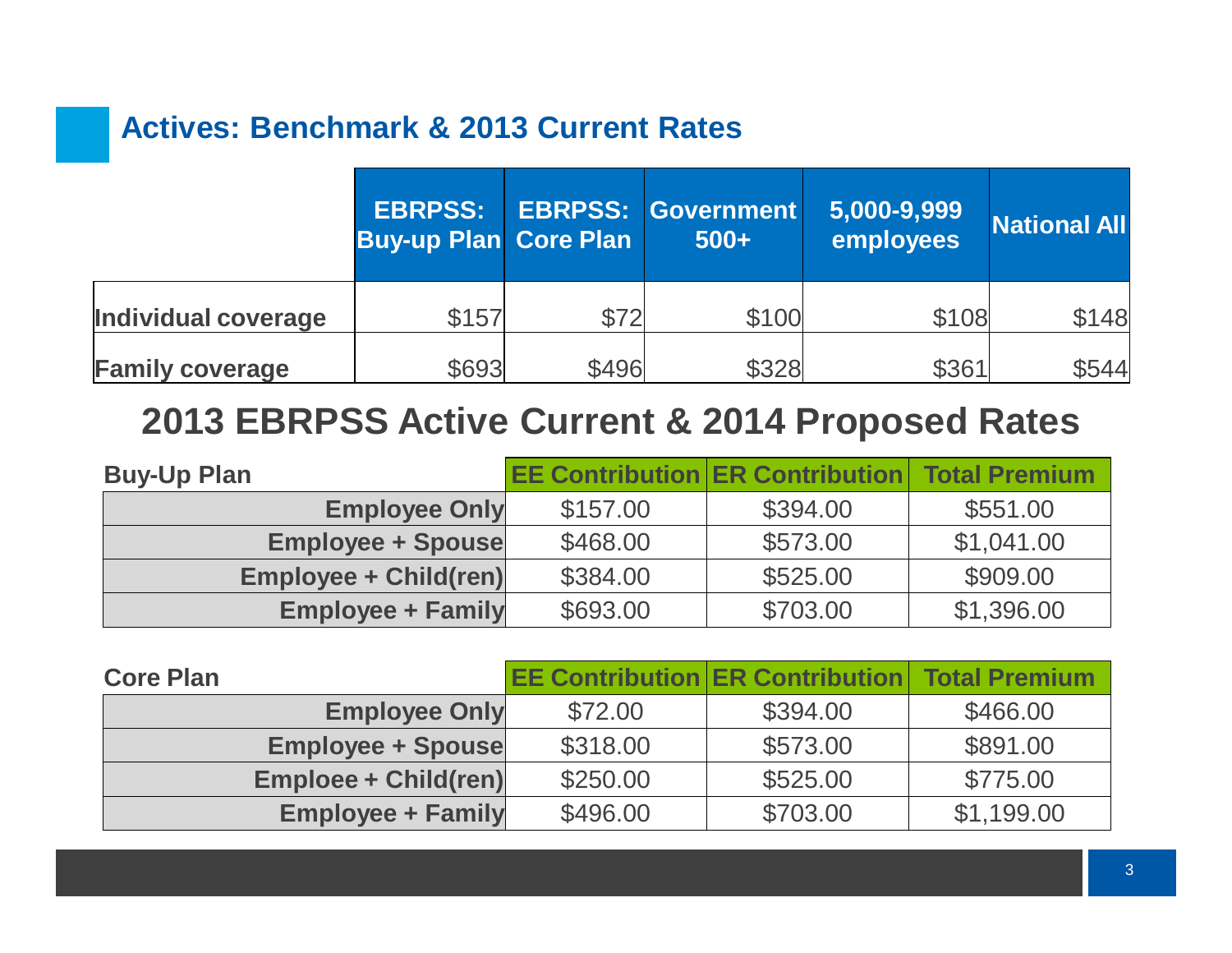## **Non-Medicare Retiree Costs Projection Overview**

| <b>Retirees Without Medicare</b>                          |              |  |  |  |
|-----------------------------------------------------------|--------------|--|--|--|
| Projected Budgeted Premium Required Calendar Year<br>2014 | \$25,744,757 |  |  |  |
| <b>Current Budgeted Premium Annualized</b>                | \$23,433,704 |  |  |  |
| 2014 Required Medical / Rx Budget Increase (%)            | 10%          |  |  |  |
| 2014 Required Medical / Rx Budget Increase (\$)           | \$2,311,053  |  |  |  |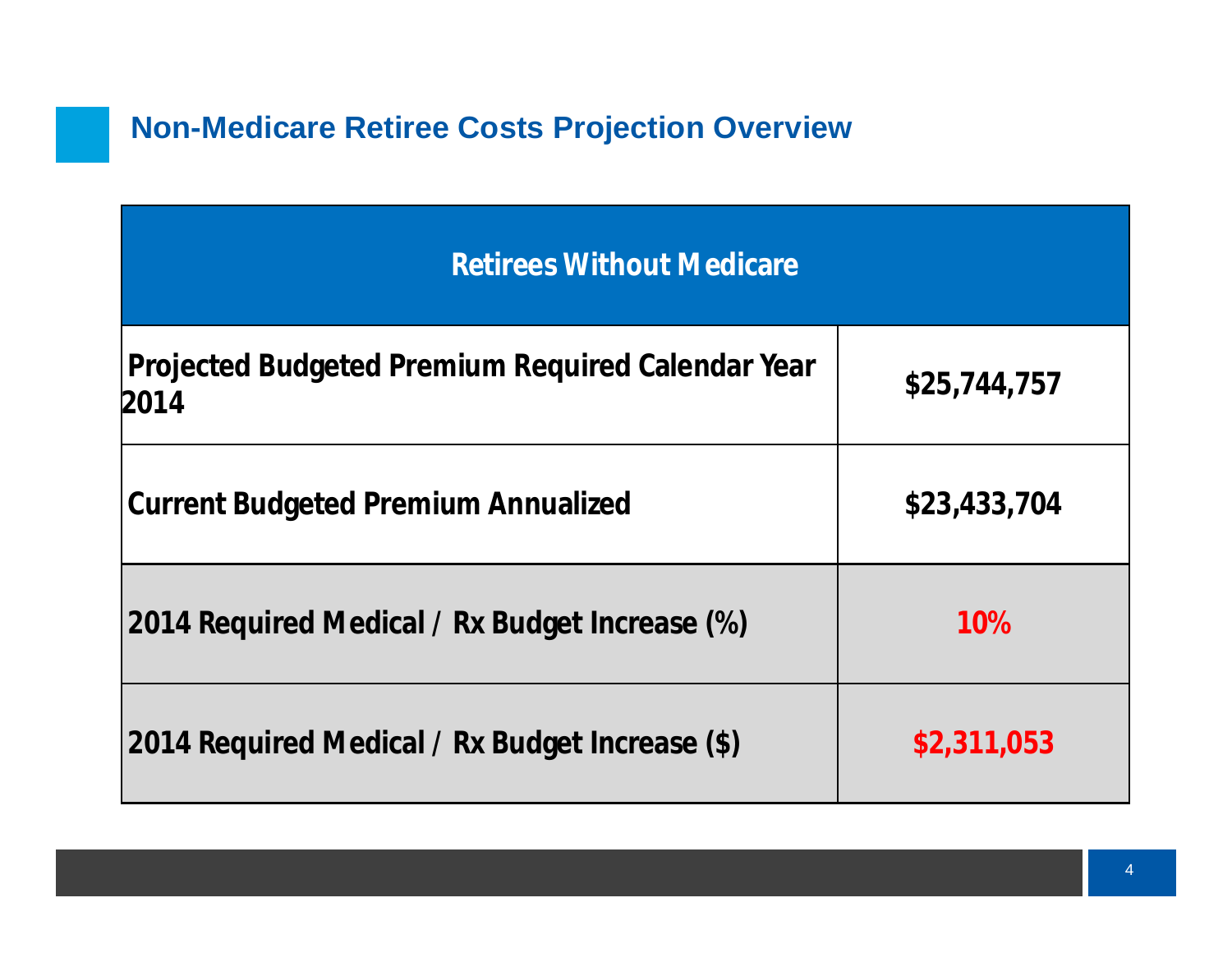### **Non-Medicare Retirees: 2013 Current Rates**

| <b>Buy-Up Plan</b>          | <b>EE Contribution</b> | <b>ER Contribution</b> | <b>Total Premium</b> |
|-----------------------------|------------------------|------------------------|----------------------|
| <b>Retiree Only</b>         | \$259.00               | \$600.00               | \$859.00             |
| <b>Retiree and Spouse</b>   | \$556.00               | \$988.00               | \$1,544.00           |
| <b>Retiree and Children</b> | \$471.00               | \$739.00               | \$1,210.00           |
| <b>Retiree and Family</b>   | \$748.00               | \$1,126.00             | \$1,874.00           |
|                             |                        |                        |                      |
| <b>Core Plan</b>            | <b>EE Contribution</b> | <b>ER Contribution</b> | <b>Total Premium</b> |
| <b>Retiree Only</b>         | \$135.00               | \$600.00               | \$735.00             |
| <b>Retiree and Spouse</b>   | \$320.00               | \$988.00               | \$1,308.00           |
| <b>Retiree and Children</b> | \$303.00               | \$739.00               | \$1,042.00           |

### **Non-Medicare Retirees: 2014 Proposed Rates**

| <b>Buy-Up Plan</b>          | EE.<br><b>Contribution</b> | <b>ER</b><br><b>Contribution</b> | <b>Total Premium</b> |
|-----------------------------|----------------------------|----------------------------------|----------------------|
| <b>Retiree Only</b>         | \$343.72                   | \$600.00                         | \$943.72             |
| <b>Retiree + Spouse</b>     | \$708.27                   | \$988.00                         | \$1,696.27           |
| <b>Retiree + Child(ren)</b> | \$590.33                   | \$739.00                         | \$1,329.33           |
| <b>Retiree + Family</b>     | \$932.82                   | \$1,126.00                       | \$2,058.82           |
| <b>Core Plan</b>            | EE.<br><b>Contribution</b> | ER.<br><b>Contribution</b>       | <b>Total Premium</b> |
| <b>Retiree Only</b>         | \$207.49                   | \$600.00                         | \$807.49             |
| <b>Retiree + Spouse</b>     | \$449.00                   | \$988.00                         | \$1,437.00           |
| <b>Retiree + Child(ren)</b> | \$405.76                   | \$739.00                         | \$1,144.76           |
| <b>Retiree + Family</b>     | \$632.89                   | \$1,126.00                       | \$1,758.89           |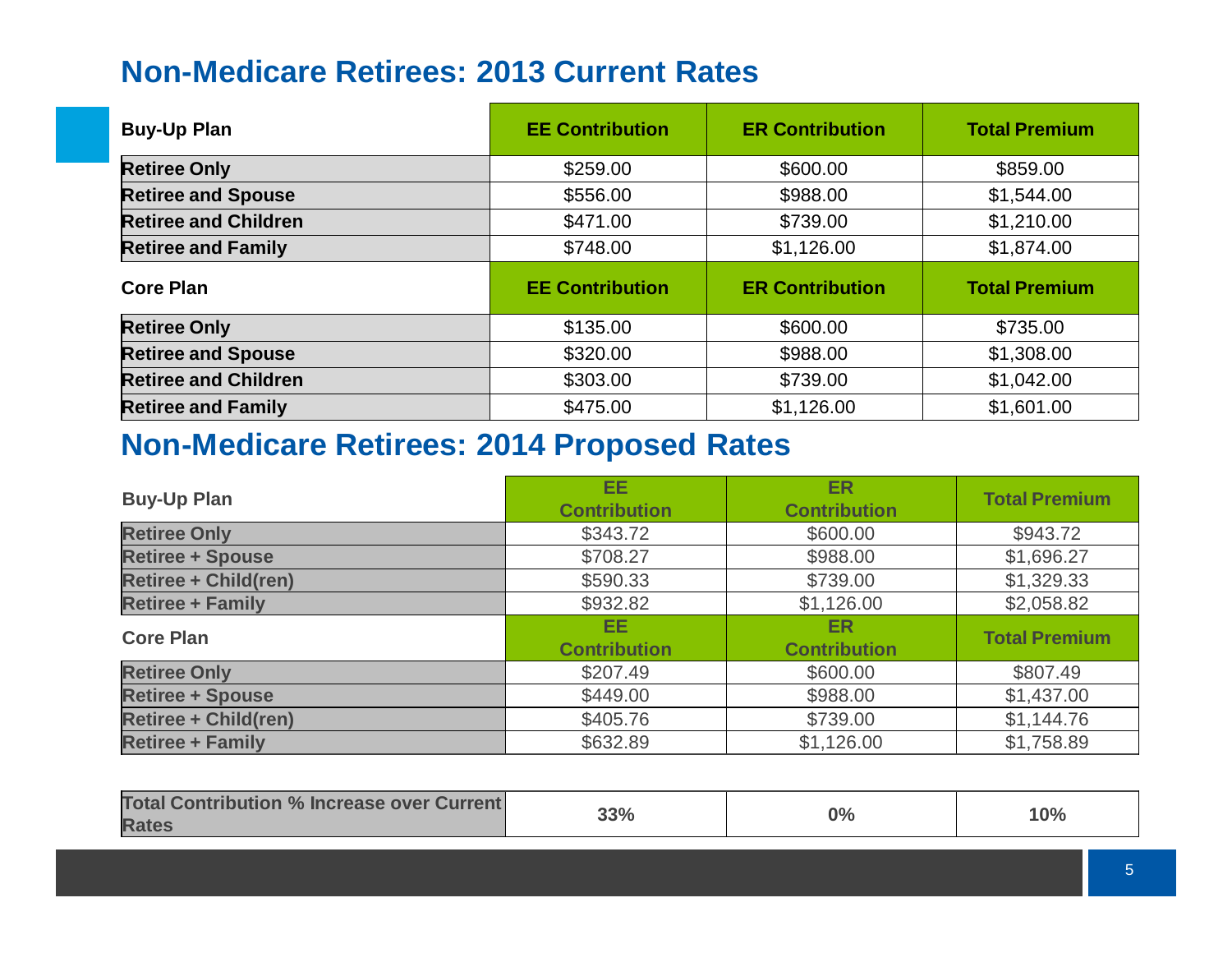## **Medicare Eligible Retiree Costs Projection Overview**

| Retirees With Medicare Part A or Part A & B               |              |  |  |  |
|-----------------------------------------------------------|--------------|--|--|--|
| Projected Budgeted Premium Required Calendar Year<br>2014 | \$21,738,931 |  |  |  |
| <b>Current Budgeted Premium Annualized</b>                | \$17,337,256 |  |  |  |
| 2014 Required Medical / Rx Budget Increase (%)            | 25%          |  |  |  |
| 2014 Required Medical / Rx Budget Increase (\$)           | \$4,401,675  |  |  |  |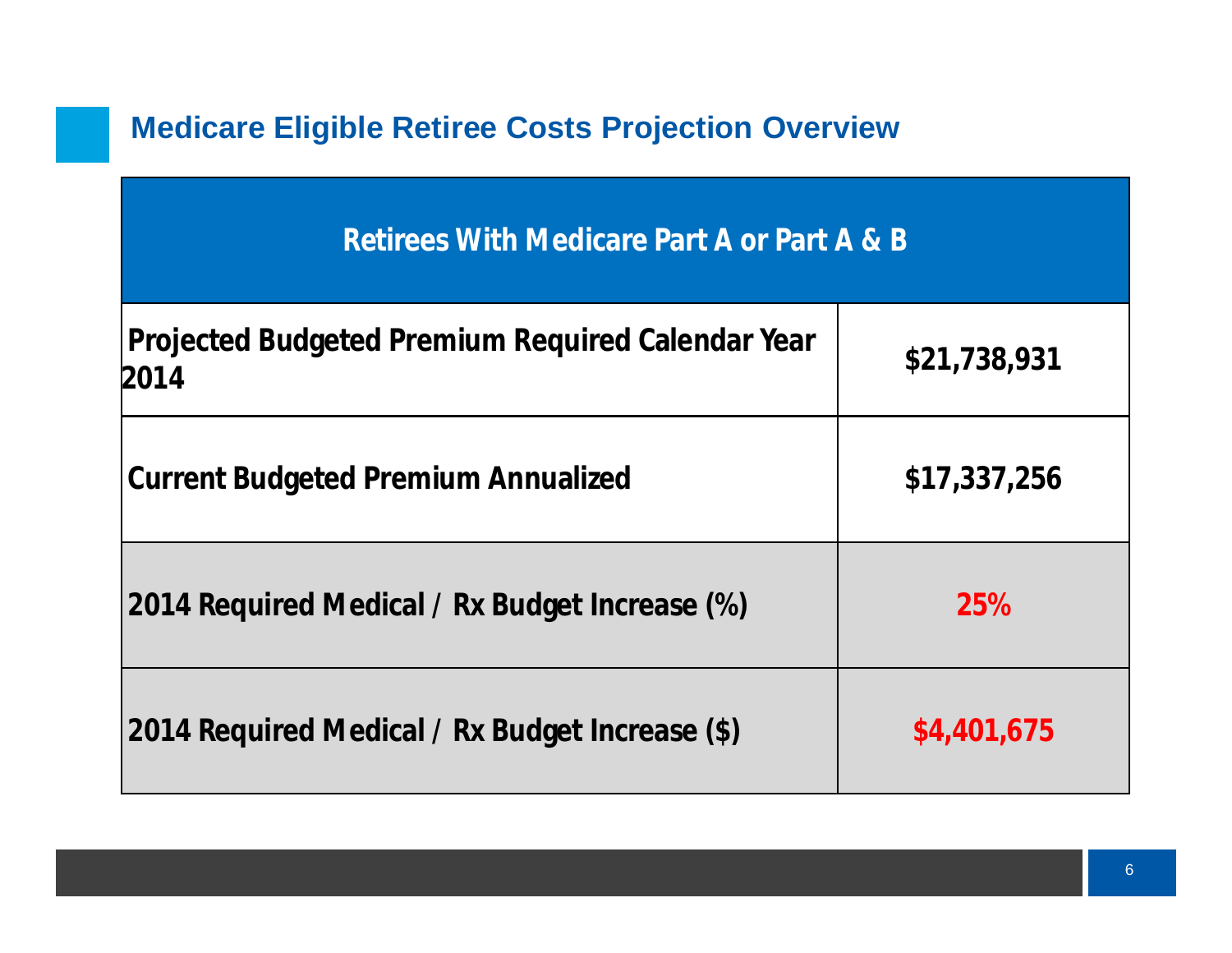## **Medicare Eligible Retiree: 2013 Current Rates**

| <b>Buy-Up Plan</b>          | <b>EE</b><br><b>Contribution</b> | <b>ER</b><br><b>Contribution</b> | <b>Total Premium</b> |
|-----------------------------|----------------------------------|----------------------------------|----------------------|
| <b>Retiree Only</b>         | \$91.00                          | \$355.00                         | \$446.00             |
| <b>Retiree + Spouse</b>     | \$243.00                         | \$564.00                         | \$807.00             |
| <b>Retiree + Child(ren)</b> | \$298.00                         | \$492.00                         | \$790.00             |
| <b>Retiree + Family</b>     | \$444.00                         | \$703.00                         | \$1,147.00           |
| <b>Core Plan</b>            | EE.<br><b>Contribution</b>       | <b>ER</b><br><b>Contribution</b> | <b>Total Premium</b> |
| <b>Retiree Only</b>         | \$32.00                          | \$355.00                         | \$387.00             |
| <b>Retiree + Spouse</b>     | \$140.00                         | \$564.00                         | \$704.00             |
| <b>Retiree + Child(ren)</b> | \$187.00                         | \$492.00                         | \$679.00             |
| <b>Retiree + Family</b>     |                                  |                                  |                      |

### **Medicare Eligible Retiree: 2014 Proposed Rates**

| <b>Buy-Up Plan</b>          | <b>EE</b><br><b>Contribution</b> | <b>ER</b><br><b>Contribution</b> | <b>Total Premium</b> |
|-----------------------------|----------------------------------|----------------------------------|----------------------|
| <b>Retiree Only</b>         | \$204.23                         | \$355.00                         | \$559.23             |
| <b>Retiree + Spouse</b>     | \$447.89                         | \$564.00                         | \$1,011.89           |
| <b>Retiree + Child(ren)</b> | \$498.57                         | \$492.00                         | \$990.57             |
| <b>Retiree + Family</b>     | \$735.21                         | \$703.00                         | \$1,438.21           |
| <b>Core Plan</b>            | EE.<br><b>Contribution</b>       | ER.<br><b>Contribution</b>       | <b>Total Premium</b> |
| <b>Retiree Only</b>         | \$130.25                         | \$355.00                         | \$485.25             |
| <b>Retiree + Spouse</b>     | \$318.74                         | \$564.00                         | \$882.74             |
| <b>Retiree + Child(ren)</b> | \$359.39                         | \$492.00                         | \$851.39             |
| <b>Retiree + Family</b>     | \$544.62                         | \$703.00                         | \$1,247.62           |

| <b>Total Contribution % Increase over</b> | 143% | $0\%$ | 25% |
|-------------------------------------------|------|-------|-----|
| <b>Current Rates</b>                      |      |       |     |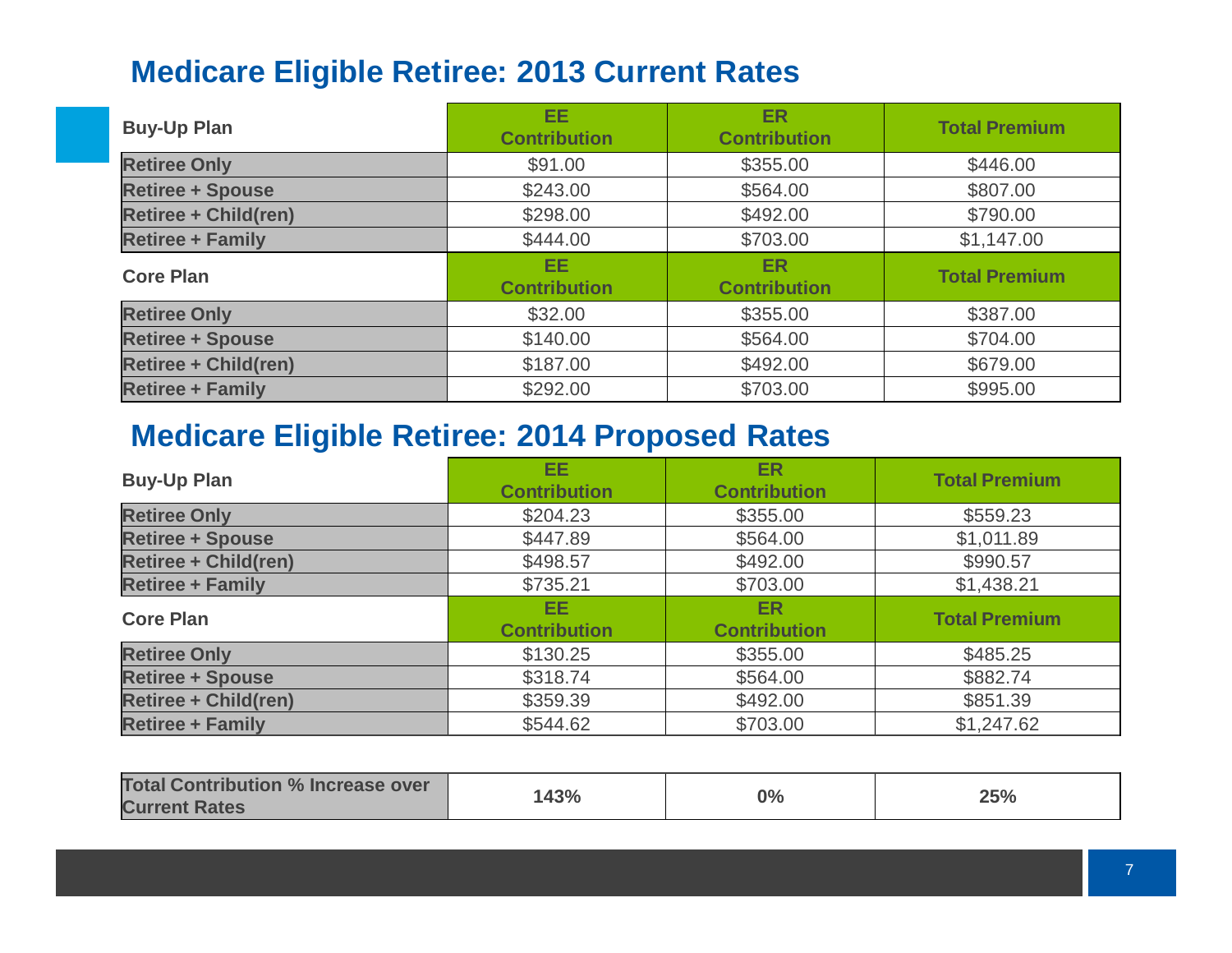

# **Increase (8%) absorbed across Actives, Non-Medicare Retirees and Medicare Retirees (ILLUSTRATIVE)**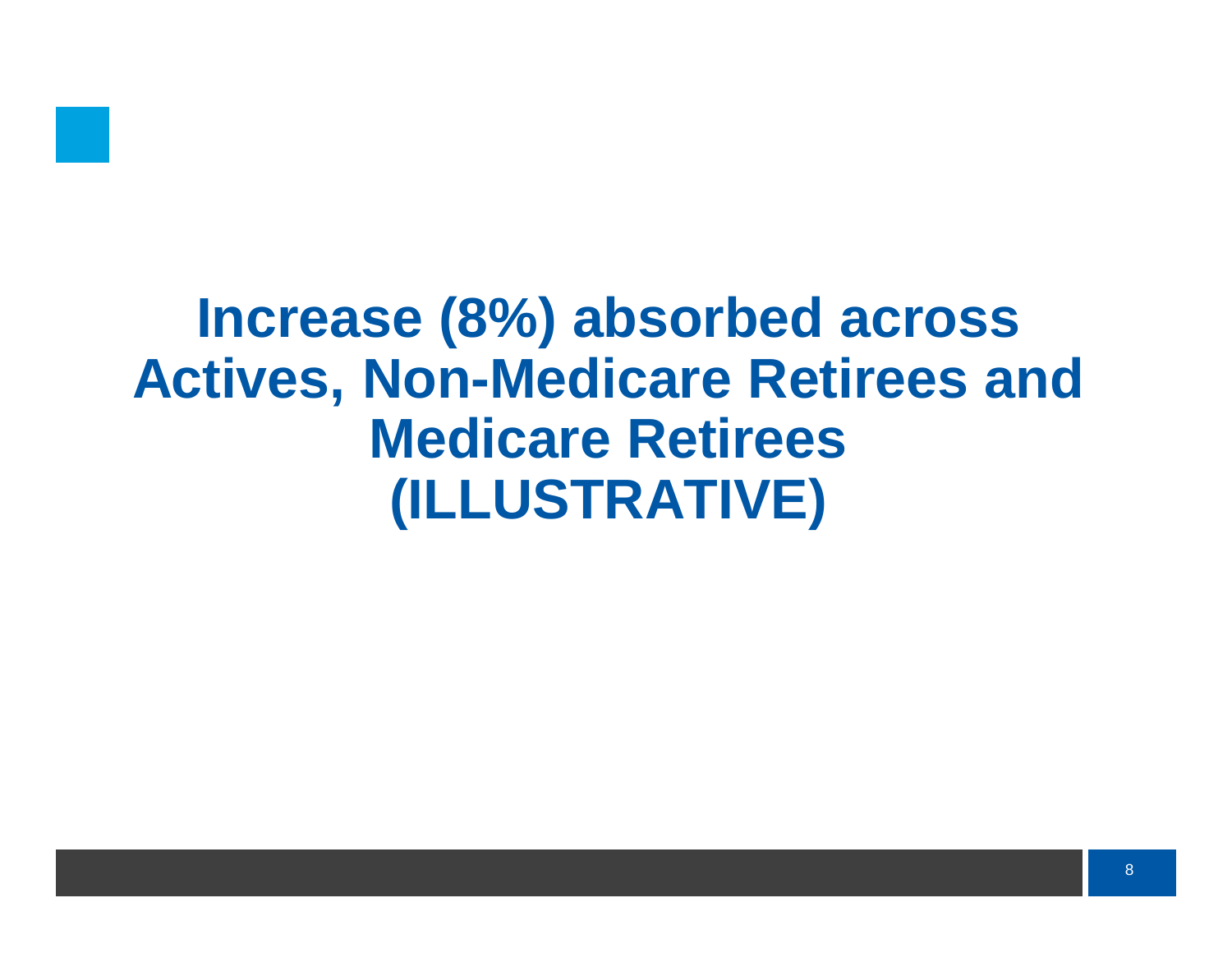### **2014 Proposed Rates with 8% increase across all classes (ILLUSTRATIVE)**

| <b>Actives: Buy-Up Plan</b>  | EE.<br><b>Contribution</b> | <b>ER</b><br><b>Contribution</b> | <b>Total Premium</b> |
|------------------------------|----------------------------|----------------------------------|----------------------|
| <b>Employee Only</b>         | \$198.33                   | \$394.00                         | \$592.33             |
| <b>Employee + Spouse</b>     | \$546.08                   | \$573.00                         | \$1,119.08           |
| <b>Employee + Child(ren)</b> | \$452.18                   | \$525.00                         | \$977.18             |
| <b>Employee + Family</b>     | \$797.70                   | \$703.00                         | \$1,500.70           |

| <b>Actives: Core Plan</b>    | EE.<br><b>Contribution</b> | <b>ER</b><br><b>Contribution</b> | <b>Total Premium</b> |
|------------------------------|----------------------------|----------------------------------|----------------------|
| <b>Employee Only</b>         | \$106.95                   | \$394.00                         | \$500.95             |
| <b>Employee + Spouse</b>     | \$384.83                   | \$573.00                         | \$957.83             |
| <b>Employee + Child(ren)</b> | \$308.13                   | \$525.00                         | \$833.13             |
| <b>Employee + Family</b>     | \$585.93                   | \$703.00                         | \$1,288.93           |

| <b>Total Contribution % Increase</b> |     |    |    |
|--------------------------------------|-----|----|----|
| <b>Over Current Rates</b>            | 22% | 9% | 8% |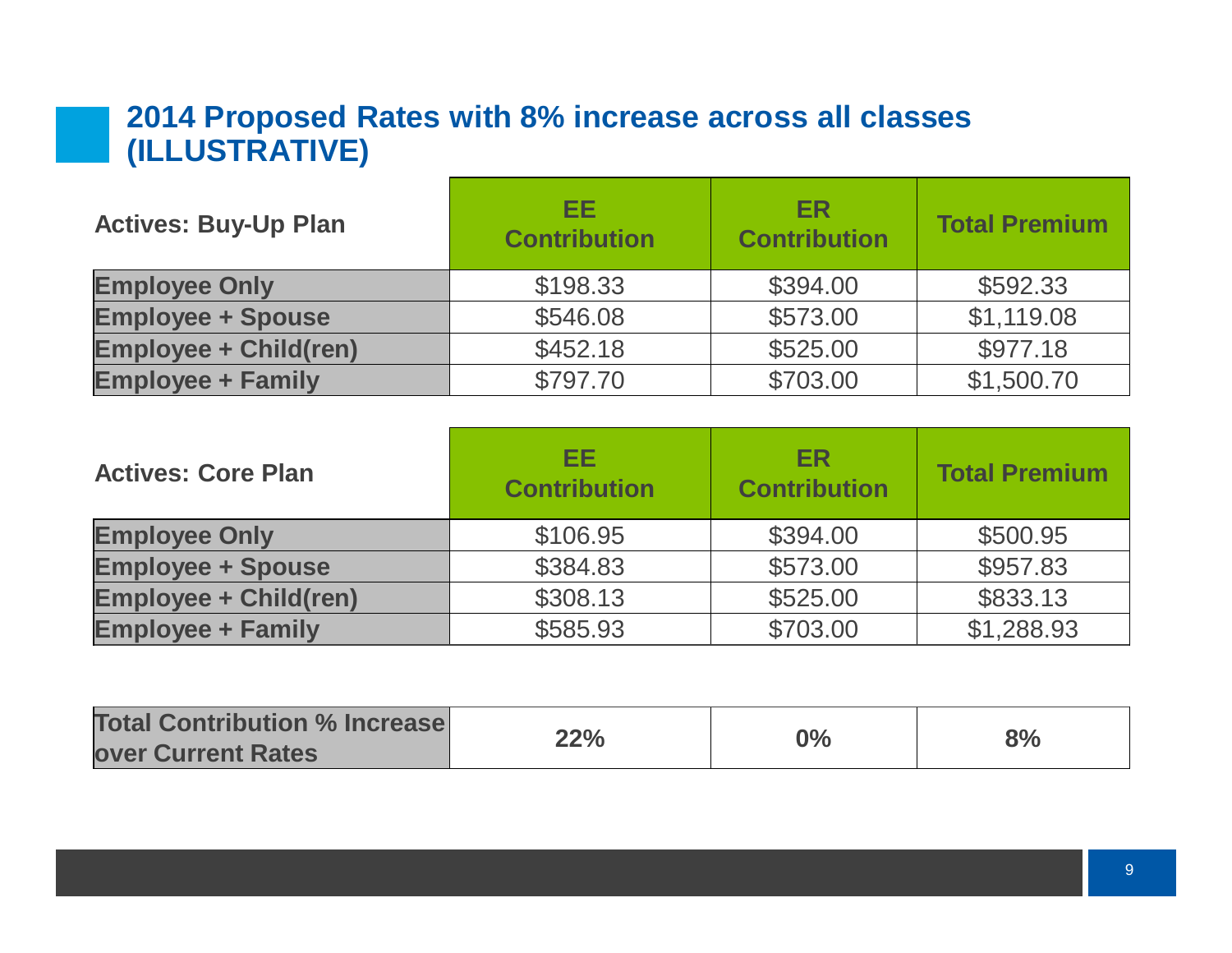#### **2014 Proposed Rates with 8% increase across all classes (ILLUSTRATIVE)** <u> 1980 - Johann Barbara, martxa a</u>

| <b>Non-Medicare Retirees:</b><br><b>Buy-Up Plan</b> | EE<br><b>Contribution</b> | <b>ER</b><br><b>Contribution</b> | <b>Total Premium</b> |
|-----------------------------------------------------|---------------------------|----------------------------------|----------------------|
| <b>Retiree Only</b>                                 | \$323.43                  | \$600.00                         | \$923.43             |
| <b>Retiree + Spouse</b>                             | \$671.80                  | \$988.00                         | \$1,659.80           |
| <b>Retiree + Child(ren)</b>                         | \$561.75                  | \$739.00                         | \$1,300.75           |
| <b>Retiree + Family</b>                             | \$888.55                  | \$1,126.00                       | \$2,014.55           |

| <b>Non-Medicare Retirees:</b><br><b>Core Plan</b> | EE.<br><b>Contribution</b> | <b>ER</b><br><b>Contribution</b> | <b>Total Premium</b> |
|---------------------------------------------------|----------------------------|----------------------------------|----------------------|
| <b>Retiree Only</b>                               | \$190.13                   | \$600.00                         | \$790.13             |
| <b>Retiree + Spouse</b>                           | \$418.10                   | \$988.00                         | \$1,406.10           |
| <b>Retiree + Child(ren)</b>                       | \$381.15                   | \$739.00                         | \$1,120.15           |
| <b>Retiree + Family</b>                           | \$595.08                   | \$1,126.00                       | \$1,721.08           |

| <b>Total Contribution % Increase</b><br><b>over Current Rates</b> | 25% | $0\%$ | 8% |
|-------------------------------------------------------------------|-----|-------|----|
|                                                                   |     |       |    |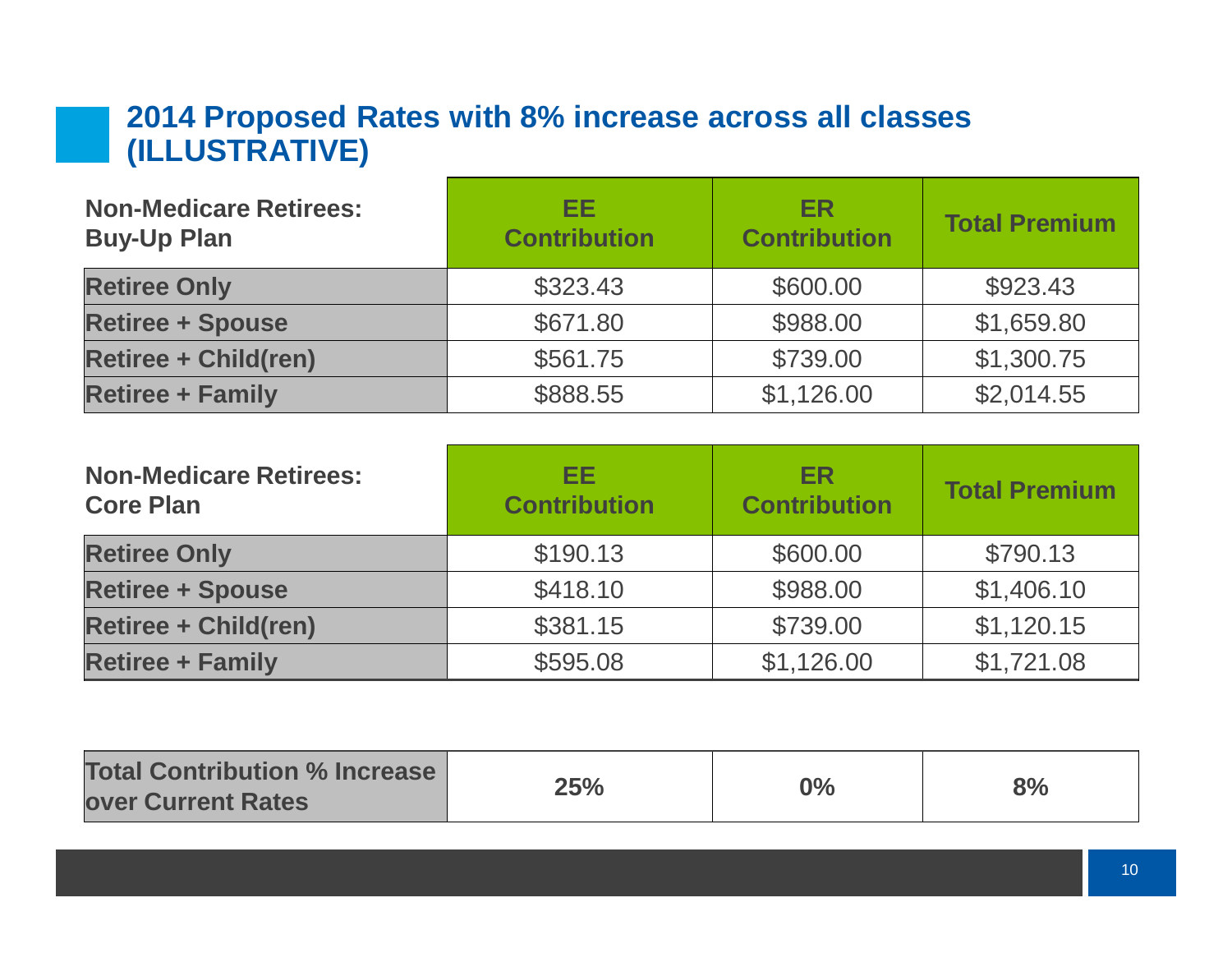### **2014 Proposed Rates with 8% increase across all classes (ILLUSTRATIVE)**

| <b>Medicare Retirees:</b><br><b>Buy-Up Plan</b> | EE<br><b>Contribution</b> | <b>ER</b><br><b>Contribution</b> | <b>Total Premium</b> |
|-------------------------------------------------|---------------------------|----------------------------------|----------------------|
| <b>Retiree Only</b>                             | \$124.45                  | \$355.00                         | \$479.45             |
| <b>Retiree + Spouse</b>                         | \$303.53                  | \$564.00                         | \$867.53             |
| <b>Retiree + Child(ren)</b>                     | \$357.25                  | \$492.00                         | \$849.25             |
| <b>Retiree + Family</b>                         | \$530.03                  | \$703.00                         | \$1,233.03           |

| <b>Medicare Retirees:</b><br><b>Core Plan</b> | EE.<br><b>Contribution</b> | <b>ER</b><br><b>Contribution</b> | <b>Total Premium</b> |
|-----------------------------------------------|----------------------------|----------------------------------|----------------------|
| <b>Retiree Only</b>                           | \$61.03                    | \$355.00                         | \$416.03             |
| <b>Retiree + Spouse</b>                       | \$192.80                   | \$564.00                         | \$756.80             |
| <b>Retiree + Child(ren)</b>                   | \$237.93                   | \$492.00                         | \$729.93             |
| <b>Retiree + Family</b>                       | \$366.63                   | \$703.00                         | \$1,069.63           |

| <b>Total Contribution %</b><br><b>Increase over Current Rates</b> | 42% | $0\%$ | 8% |
|-------------------------------------------------------------------|-----|-------|----|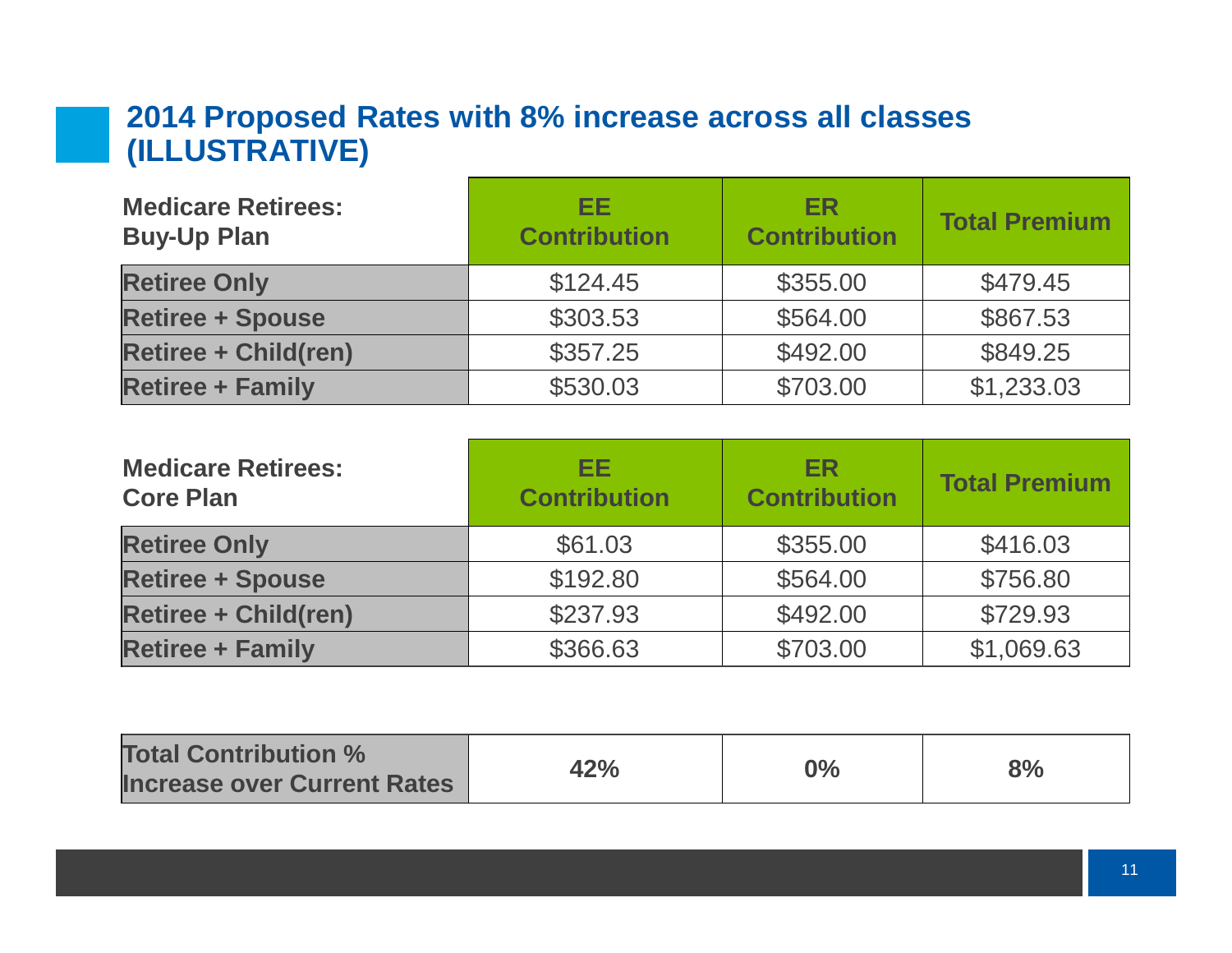

# **2014 Medicare Advantage Rates & Contributions**

**Assumes Full Replacement- All Medicare A&B Retiree Members on Medicare Advantage Plan**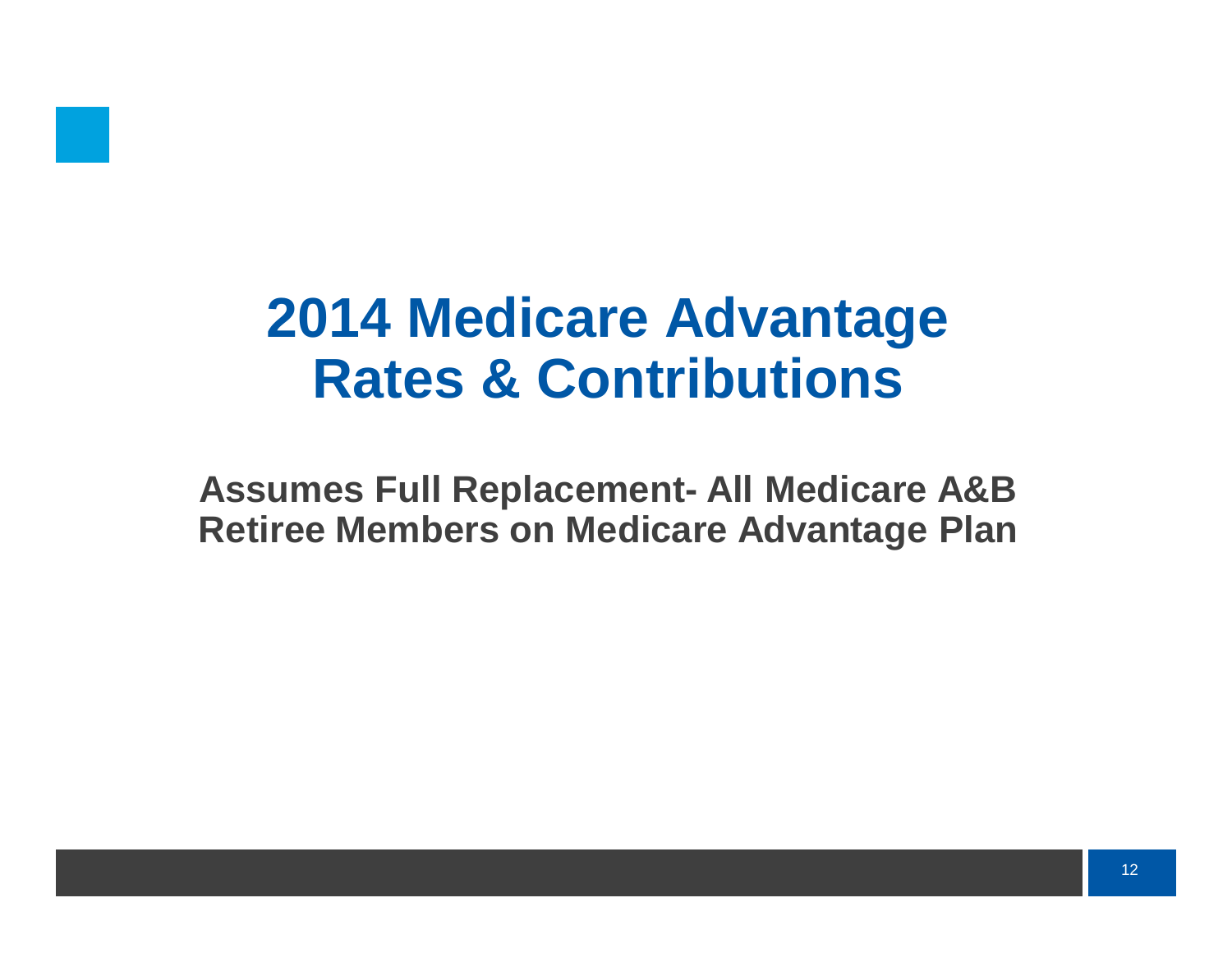#### **Medicare Eligible Retiree: 2014 Proposed Rates- Current Plan**

|                    |                         | EЕ<br><b>Contribution Contribution</b> | ER        | <b>Total Premium</b> |
|--------------------|-------------------------|----------------------------------------|-----------|----------------------|
|                    | <b>Retiree Only</b>     | \$204.23                               | \$355.00  | \$559.23             |
| <b>Buy-Up Plan</b> | <b>Retiree + Spouse</b> | \$447.89                               | \$564.00  | \$1,011.89           |
|                    |                         |                                        |           |                      |
|                    |                         | EЕ<br><b>Contribution Contribution</b> | <b>ER</b> | <b>Total Premium</b> |

**Retiree Only 19 S130.25 1 \$355.00 \$485.25 Core Plan Retiree + Spouse** \$318.74 \$564.00 \$882.74

#### **Medicare Eligible Retiree: 2014 Proposed Rate- Medicare Advantage Quotes**

|                   |                         | EE<br><b>Contribution Contribution</b> | <b>ER</b> | <b>Total Premium</b> |
|-------------------|-------------------------|----------------------------------------|-----------|----------------------|
| <b>Option 1:</b>  | <b>Retiree Only</b>     | \$43.18                                | \$129.53  | \$172.71             |
| <b>United</b>     | <b>Retiree + Spouse</b> | \$86.36                                | \$259.07  | \$345.42             |
| <b>Healthcare</b> |                         | EE<br><b>Contribution Contribution</b> | <b>ER</b> | <b>Total Premium</b> |
| <b>Option 2:</b>  | <b>Retiree Only</b>     | \$103.43                               | \$197.33  | \$300.76             |
| <b>Humana</b>     | <b>Retiree +Spouse</b>  | \$206.86                               | \$394.66  | \$601.52             |

NOTE: UHC requires a minimum of 75% contribution by the employer

NOTE: Humana requires a PPO contribution by the employer equivalent to the HMO rate. Premiums above assumes 100% participation in the PPO plan. Humana also provided an HMO option that was 34% less expensive

NOTE: Quotes above assume only one carrier offered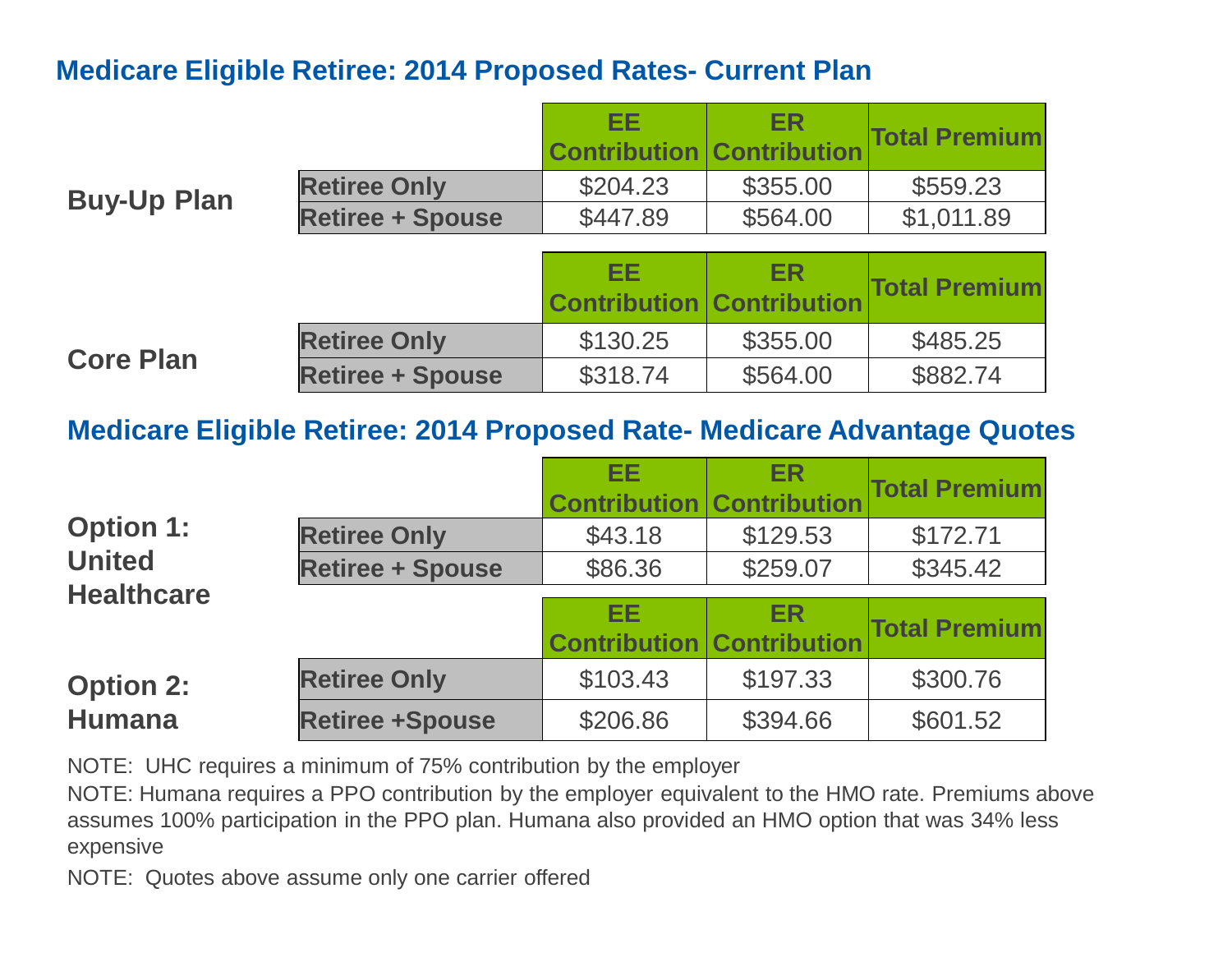

# **2014 Medicare Advantage Savings Summary**